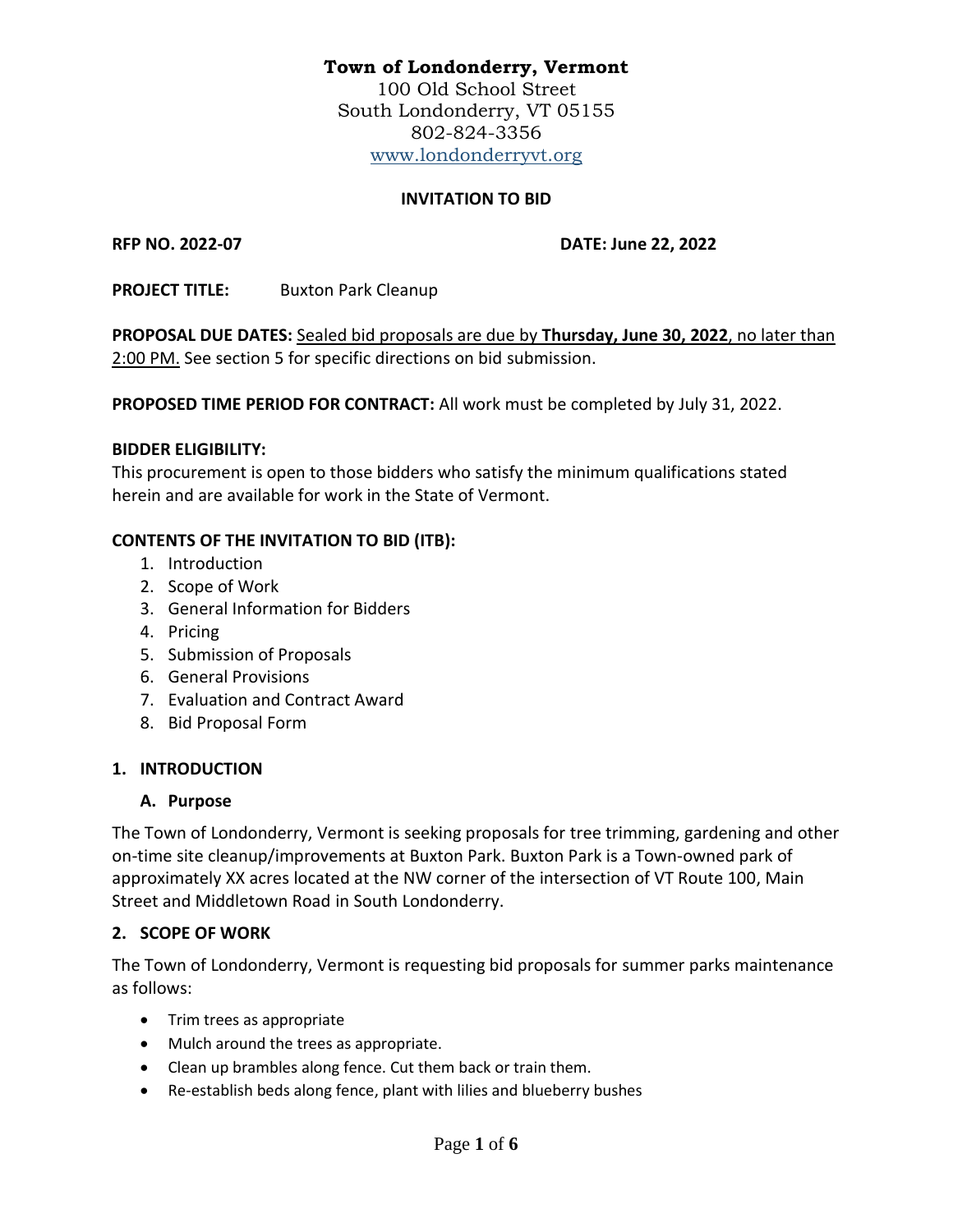- Clean up the guardrail plants
- Move the stone bench in the corner further away from the lilac so it can be used
- Re-establish the flower beds in the corner and contain the lilac
- Transplant lilies outside of the flower bed along the fence to the foundation wall flower bed
- Clean up the stick pile behind the 1st stone bench

#### **3. GENERAL INFORMATION FOR BIDDERS**

#### **A. Right to Accept or Reject Proposals**

The Town reserves the right to accept or reject any proposal, at their sole discretion, and to award a contract based solely on their determination of the best proposal considering all circumstances and conditions applicable to this project.

#### **B. Right to Cancel or Postpone the Project**

The Town reserves the right at its sole discretion to reject any and all proposals received without penalty and not to issue a contract as a result of this ITB.

#### **C. Right to Retain and/or Utilize Information Contained in Submitted Proposals**

The Town reserves the right to retain all of the proposals and to use any ideas in a proposal regardless of whether the proposal is selected. Submission of a proposal indicates acceptance by the firm of the conditions contained in this ITB unless clearly stated to the contrary and specifically noted in the proposal submitted and confirmed in the contract between the Town and the selected firm.

#### **4. PRICING**

- A. Proposals will clearly state and explain all costs associated with the services to be provided as defined in Section 2, Scope of Work. The Town will not make advance, incremental or partial payments. All work/deliveries must be satisfactorily completed before being invoiced.
- B. Payment terms are Net 30 days.
- C. There is no expressed or implied obligation on the part of the Town to reimburse bidders for any expenses incurred in preparing or presenting proposals in response to this request.

#### **5. SUBMISSION OF PROPOSALS**

- A. Bids should be submitted electronically to the following email address: **[townadmin@londonderryvt.org.](mailto:townadmin@londonderryvt.org)** Bids will also be accepted by mail or in person.
- B. Respondents are to use the enclosed Bid Proposal Form (page 6) to submit their proposal. The completed form and any attachments should be scanned to PDF format and sent as a single attachment to the email address above. Failure to use the enclosed form shall be deemed as non-responsive and shall invalidate any submittal. Additional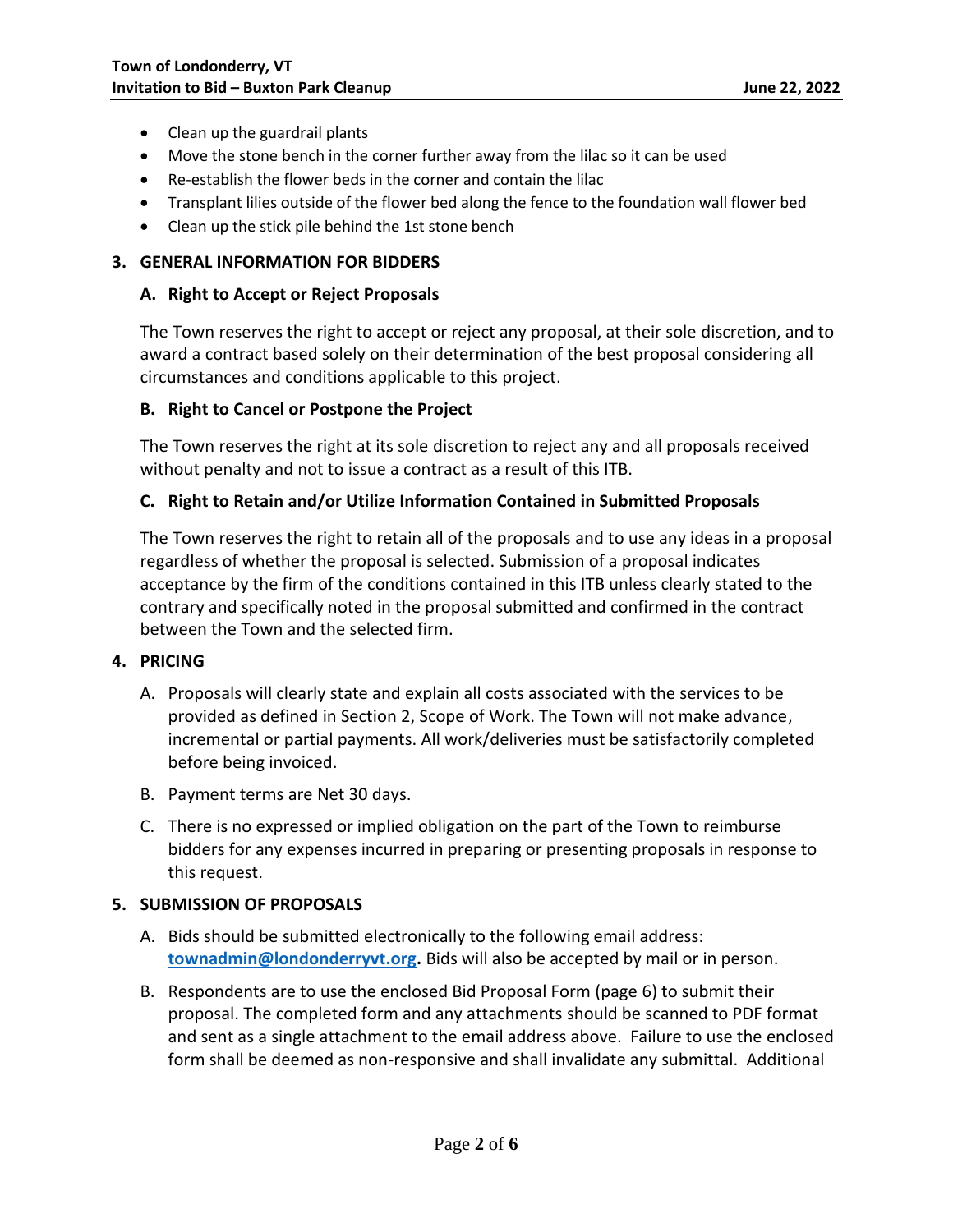materials which clarify and/or supplement the response form may be attached to the Bid Proposal Form.

- C. All proposals must be submitted to the Town of Londonderry in care of the RFP Coordinator with reference to "**Buxton Park Cleanup Bid"** in the email subject line, or on the envelope if submitted by mail or in-person. Any bid may be withdrawn in writing prior to the scheduled time for the opening of bids. Any bids received after the time and date specified shall not be considered. Bidders shall bid to specifications and any exceptions must be noted. A bidder submitting a bid thereby certifies that the bid is made in good faith without fraud, collusion, or connection of any kind with any other bidder for the same work, and that the bidder is competing solely on his/her behalf without connection with or obligation to any undisclosed person or firm.
- D. There will be no public opening of the bids received by the Town, but they will be reviewed by the Londonderry Parks Board at a meeting scheduled soon after the submission deadline. The Parks Board will make a recommendation for bid acceptance to the Londonderry Selectboard at the next regularly scheduled Selectboard meeting.

# **6. GENERAL PROVISIONS**

# **A. RFP Coordinator**

The Town Administrator will serve as the single point of contact for this solicitation:

Shane O'Keefe, Town Administrator Town of Londonderry 100 Old School Street South Londonderry, VT 05155

Phone: 802-824-3356, ext. 5 Email: townadmin@londonderryvt.org

Except as noted below, all communication between the bidder and the Town upon release of this ITB shall be with the RFP Coordinator. Any other communication will be considered unofficial and non-binding on the Town. Bidders are to rely on written statements issued by the RFP Coordinator.

Prospective bidders may inspect the subject property on their own schedule.

# **B. No Obligation to Contract**

This ITB does not obligate the Town to contract for services specified herein. The Town reserves the right to reject all bids and to either withdraw the ITB or reissue a revised ITB at a later time.

# **C. Commitment of Funds**

The Town of Londonderry Selectboard is the only entity that may legally commit the Town to the expenditures of funds for a contract resulting from this ITB. No costs chargeable to the proposed contract may be incurred before receipt of a fully and properly executed contract.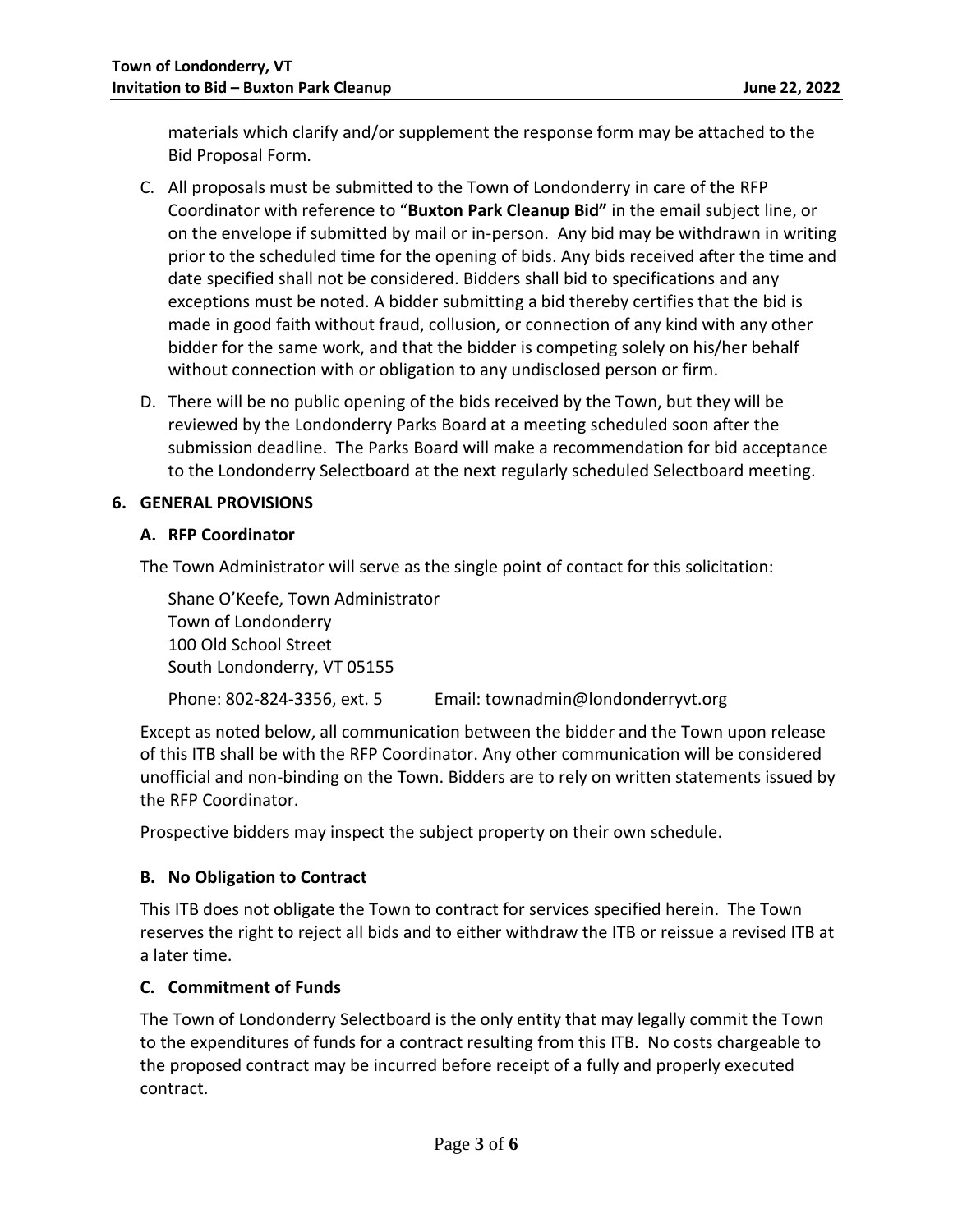# **D. Right to Extend Contracts**

The Town reserves the right to extend a contract for ongoing services without reissuing an ITB.

#### **E. Insurance Requirements**

- 1) The Contractor will furnish the Town with a certificate(s) of insurance executed by a duly authorized representative of each insurer, showing compliance with the insurance requirements set forth below.
- 2) The Contractor shall, at its own expense, obtain and keep in force insurance coverage during the full term of the contract. Upon the Town's acceptance of the Contractor's proposal, a Certificate of Insurance shall be provided to the Town by the Contractor or the Contractor's insurance company before any work is performed. The Contractor's policies shall name the "Town of Londonderry, Vermont" as an additional insured.
- 3) By submitting a bid, Bidder warrants and promises that it will comply with all State of Vermont and federal requirements for the transportation, storage and handling of the fuel to be provided under this bid. The awarded Contractor shall indemnify the Town and its representatives against any claim, loss, damage, or liability arising from any such law or regulation related to any activity of Contractor or its agents or employees. The awarded Contractor shall be responsible for all damage to property, or injury to persons, arising out of any act or failure to act on the part of its agents or employees. They shall indemnify and hold harmless the Town from any and all demands, suits, or judgments arising in conjunction with or as a result of the Contractor's performance of this contract.
- 4) Liability Insurance -- Contractor shall maintain Commercial General Liability Insurance with a limit of not less than \$1,000,000 per each occurrence and General Aggregate coverage of at least \$2,000,000.
- 5) Automobile Liability Insurance -- Contractor shall maintain automobile liability coverage with a Combined Single Limit of at least \$1,000,000.
- 6) Workers' Compensation -- The Contractor will, at all times during its service to the Town, comply with all applicable workers' compensation, occupational disease, and occupational health and safety laws, statutes, and regulations to the full extent applicable. The Town will not be held responsible in any way for claims filed by the Contractor or their employees for services performed under the terms of this contract. Additionally, the Contractor is responsible for ensuring that any subcontractors provide adequate insurance coverage for the activities arising out of subcontracts.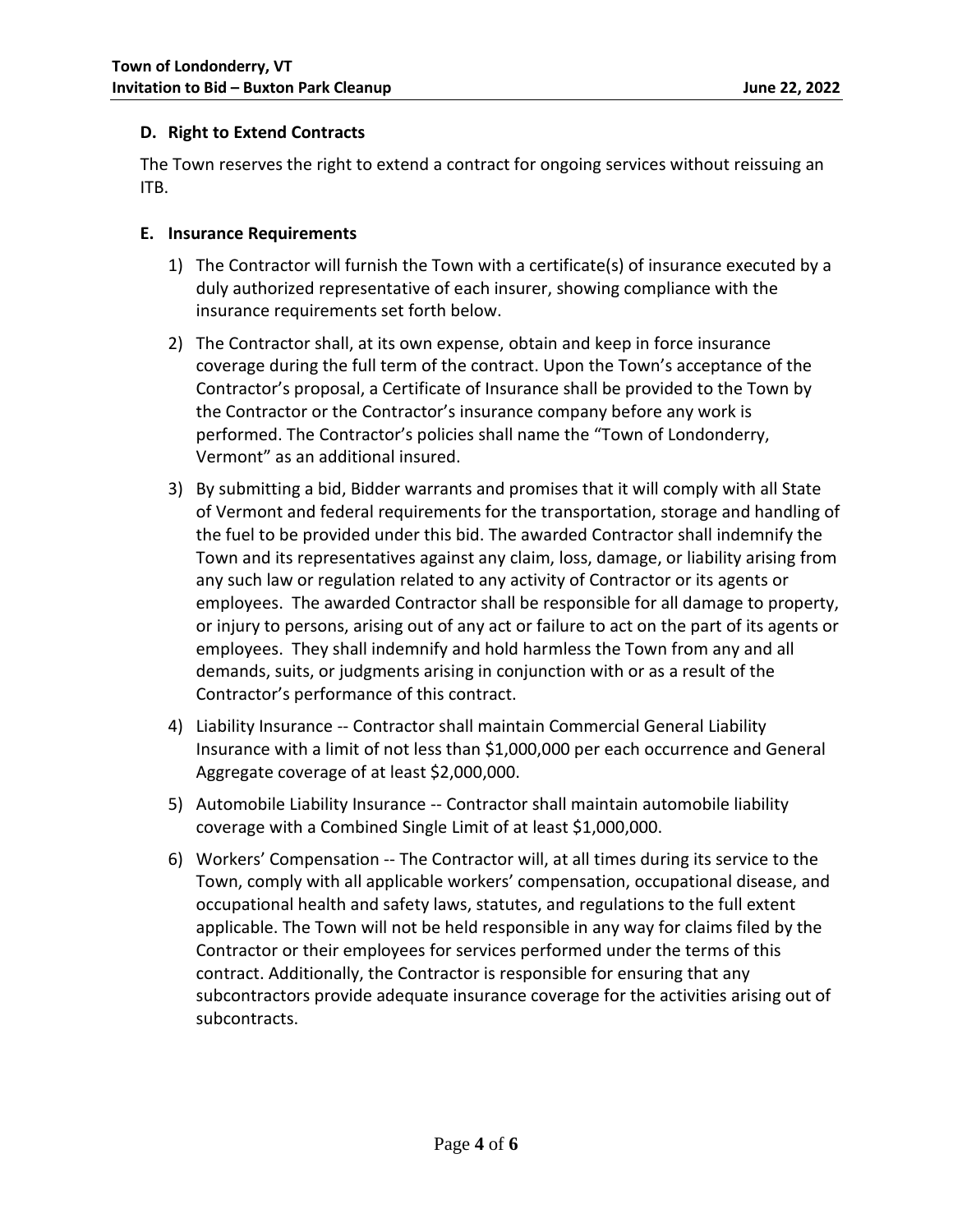# **7. EVALUATION AND CONTRACT AWARD**

#### **A. Evaluation Procedure**

- 1) Proposals will be evaluated in accordance with the requirements stated in this request and the Town of Londonderry Purchasing Policy.
- 2) The RFP Coordinator may contact the bidder for clarification of any portion of the bidder's proposal.

#### **B. Evaluation and Selection Criteria**

The Town will consider the following criteria when evaluating and selecting proposals:

- Price
- Clarity and completeness of the submitted proposal
- Bidder's ability to perform within the specified time limits
- Bidder's experience and reputation, including past performance for the Town of Londonderry
- Quality of the materials and services specified in the bid
- Bidder's ability to meet other terms and conditions, including insurance and bond requirements, if any.
- Bidder's availability to provide future service, maintenance, and support.
- Bidder's financial stability.
- Any other factors that the Town determines are relevant and appropriate in connection with a given project or service.

# **C. Notification to Bidders**

The RFP Coordinator will notify the apparently successful Contractor of the Town's selection as soon as possible following the Selectboard's acceptance of the bid and awarding of a contract.

# **D. Start of Work**

Work may begin upon execution of a mutually agreeable contract with the Town.

# **Bid Proposal Form is on following page**